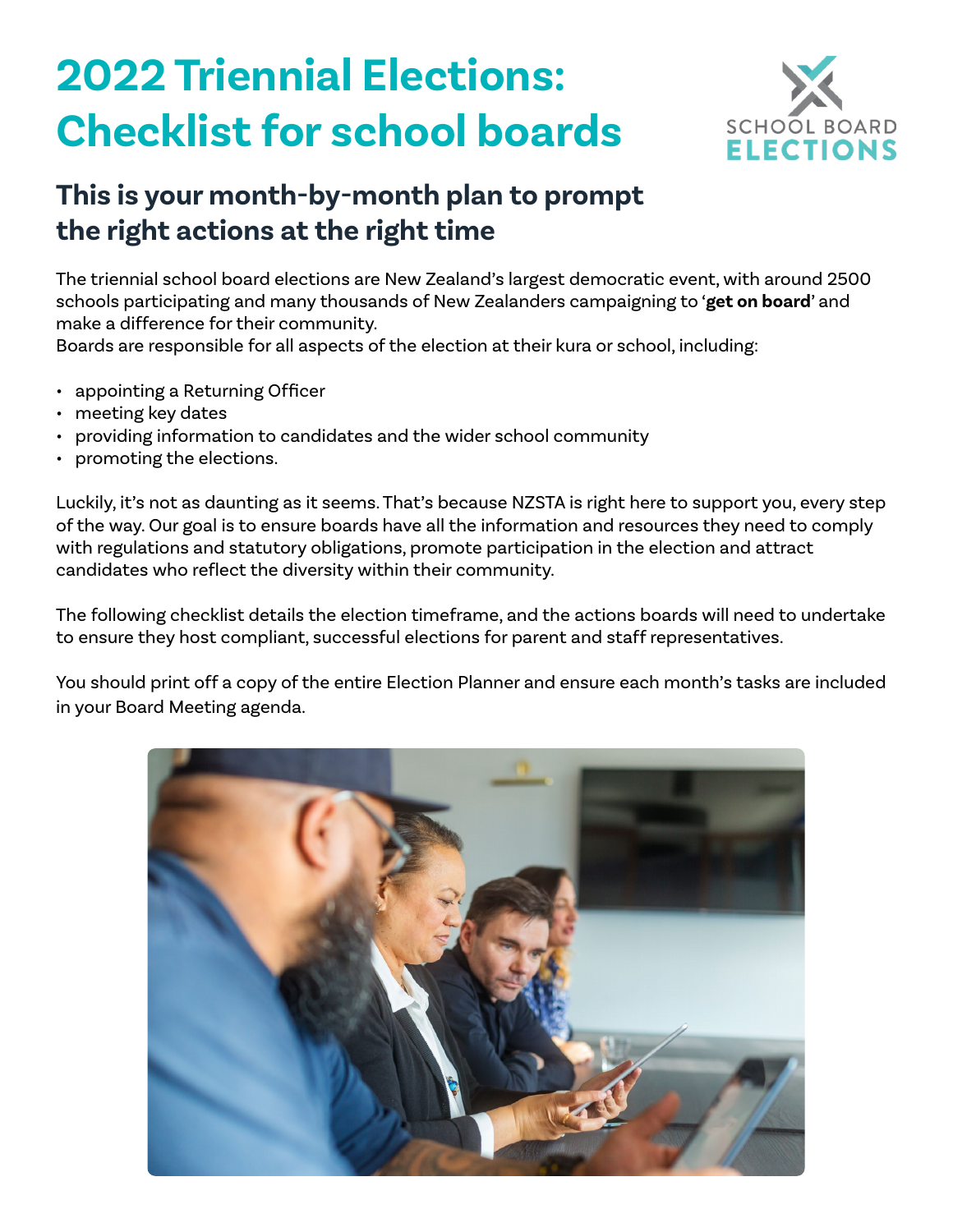# **At your board's MAY 2022 meeting:**

| Agree and fix an election date.                                                                                     | The recommended date is 7 September, 2022.                                                                                                                          |
|---------------------------------------------------------------------------------------------------------------------|---------------------------------------------------------------------------------------------------------------------------------------------------------------------|
| Discuss the appointment of a Returning Officer<br>(RO).                                                             | This is a board's key elections resource.                                                                                                                           |
| Discuss appointing an 'election organiser'. This can<br>be a board member or an external appointment.               | This role will provide support to your RO and<br>help keep the board informed about election<br>processes and progress.                                             |
| Determine which elections your Returning Officer<br>is going to run e.g. Parent, Staff and/or Student<br>elections. | You may choose to have an accredited provider<br>run some of your elections, or to have someone<br>different from your appointed RO run the Stu-<br>dent Elections. |

#### **In summary, the most important things for boards this month:**

- **• Succession planning:** as elected representatives, board members transition on and off boards. As a board you can co-opt extra members on to the board to start working on the strategic plan. In order to ensure the seamless delivery of board services and to promote a positive culture, boards should plan for member induction, recruitment, retention and training. Find out more [here](https://www.schoolboardelections.org.nz/board-resources/succession-planning/).
- Your **staff representative election** irrespective of when your current staff rep was appointed, all boards holding triennial elections **must** also hold a staff rep election; this is a legislative requirement.

When appointing your RO, you must be clear that they are responsible for conducting two elements of the election - parent elections and staff representative elections. This should be detailed in your RO's [letter of appointment](https://view.officeapps.live.com/op/view.aspx?src=https%3A%2F%2Fwww.schoolboardelections.org.nz%2Fassets%2F645e6ad94d%2FReturning-officer-letter-of-appointment-Jan-2021-5-v2.docx&wdOrigin=BROWSELINK).

**Election promotion:** it's the board's responsibility to promote the elections within their school community. NZSTA is currently updating [promotional resources](https://www.schoolboardelections.org.nz/board-resources/promoting-the-elections/promotional-material/) and we will also support your efforts with a nationwide media campaign.

### **Key dates:**

The 2022 Triennial Elections **must** be held on, or during the period from, **5 September 2022 until 23 September 2022.**

The 'common' or recommended Election Day date is **Wednesday 7 September 2022.** Using this date is optional for school boards, but it ensures that key dates in the election timetable fall on weekdays and during term time.

All communications will direct boards and ROs to the **[online election planner tool](https://www.schoolboardelections.org.nz/board-resources/election-planning/)**, which automatically populates key dates for the 2022 Triennial Elections timetable.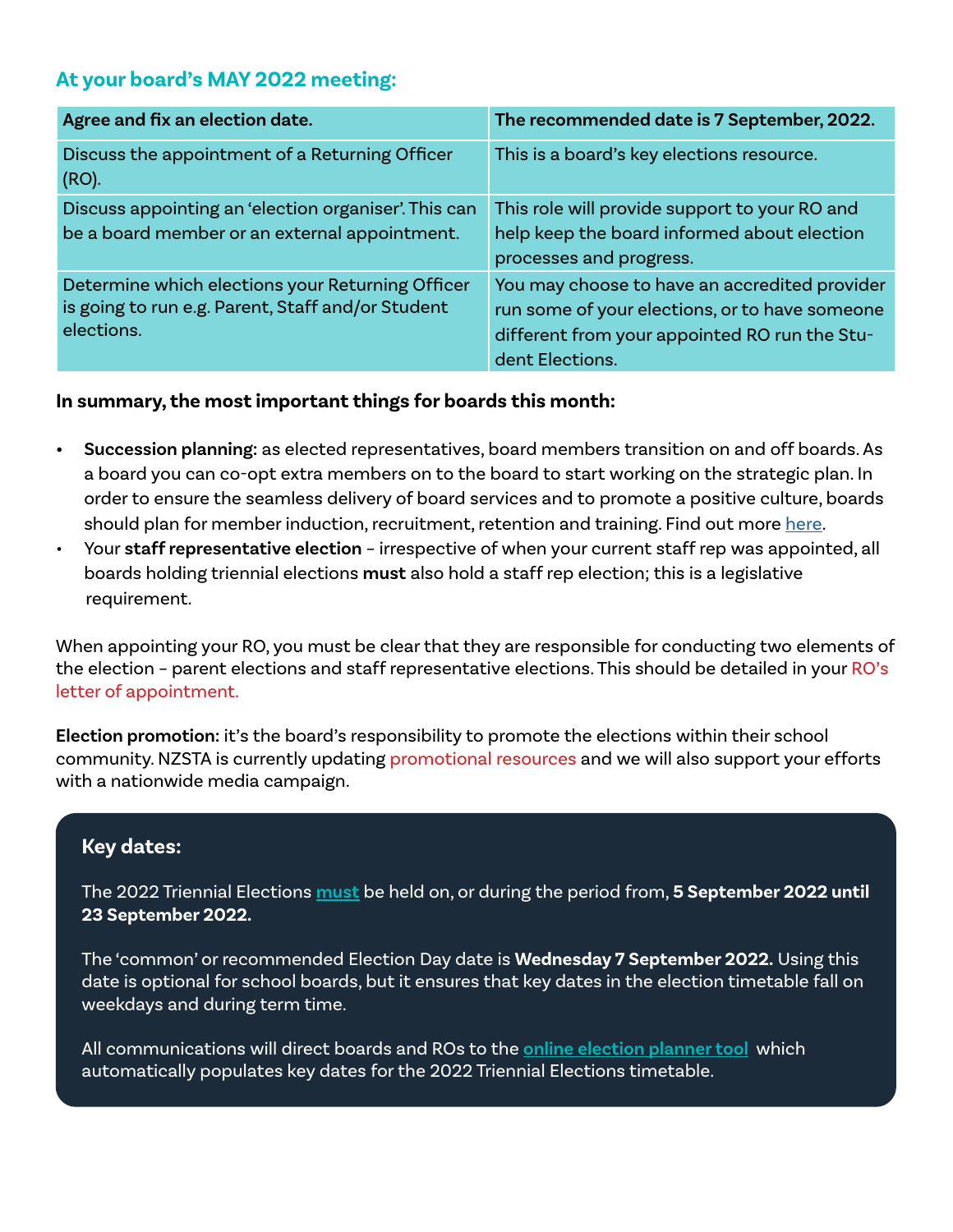### **At your board's JUNE 2022 meeting:**

One of the key projects for this year will be the hosting of the 2022 Triennial School Board Elections.

| Returning Officer (RO) recruitment - attract, train,<br>support                                          | Recruiting an RO in June will ensure adequate<br>time for training and induction.<br>Make sure they are registered on the School<br>Board Elections website so they can access in-<br>formation, training and resources.                                                                                 |
|----------------------------------------------------------------------------------------------------------|----------------------------------------------------------------------------------------------------------------------------------------------------------------------------------------------------------------------------------------------------------------------------------------------------------|
| Determine the number of positions available<br>(parent members and one staff representative)             | All elected board members must step down from<br>the board unless they are in the staggered elec-<br>tion cycle. Board members who wish to remain<br>on the board must be re-elected.                                                                                                                    |
| Have a promotion plan in place so you can en-<br>gage and support great candidates to 'get on<br>board!' | Boards are responsible for promoting the elec-<br>tions. Use your knowledge of, and connections<br>within, your community to generate interest in<br>becoming a board member. Check out the school<br>board promotional resources.                                                                       |
| Discuss with the board the key responsibilities<br>for your RO.                                          | Discuss and confirm with the board the key<br>responsibilities for your RO and confirm wheth-<br>er your RO is gong to run both elements of the<br>triennial elections. Ensure that these details are<br>captured in their letter of appointment.                                                        |
| Start putting your community engagement and<br>promotional plan into action.                             | Board members are connected to their<br>community - now's the time to use your<br>connections to generate interest and awareness<br>in the elections. Start by putting notices in your<br>school newsletter and website. We have lots of<br>resources and ideas on the school board election<br>website. |

### **In summary, the most important things for boards this month:**

- **• Recruit your RO** this is a critical responsibility for your board.
- Determine **how many** (and **the type** of) positions that need to be filled.
- Start **planning your promotion**: boards work best when they reflect the diversity within their school community. Now's the time to start planning how you can support your school and community to get involved.
- Start conversations in your community about becoming a school board member. Identify potential candidates, ensure school staff are aware of the opportunities for them to stand and use school distribution channels (think newsletters, websites and Facebook pages) to encourage people to 'get on board!'

NZSTA is always here to help – we have a dedicated team of advisors who can help you with all aspects of your election planning - take a look at the [school board elections website](https://www.schoolboardelections.org.nz/) or get in touch for information and advice: [electionsadvice@nzsta.org.nz](mailto:electionsadvice%40nzsta.org.nz?subject=)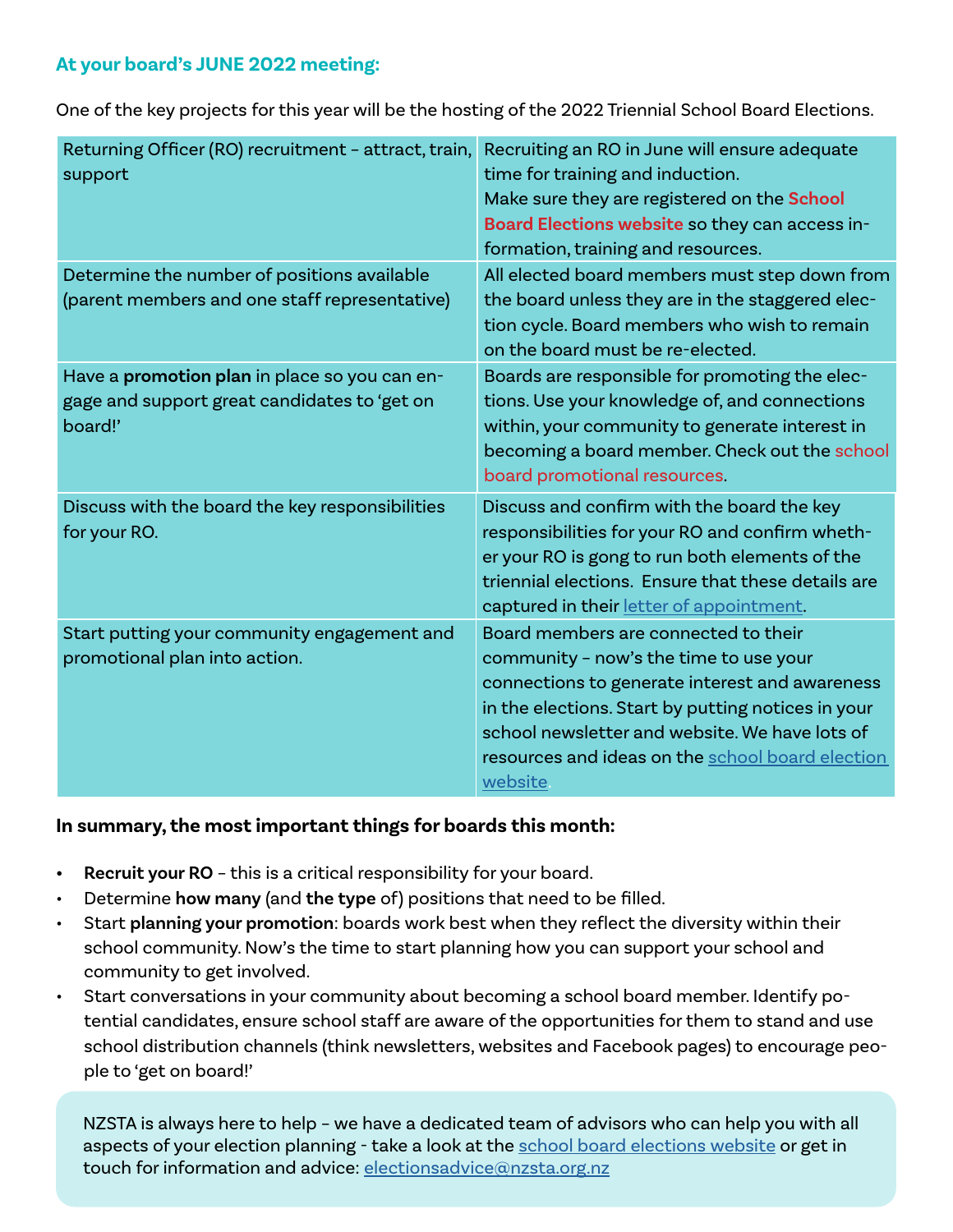# **At your board's JULY 2022 meeting:**

| Your Returning Officer (RO) must be appointed<br>by Wednesday 6 July.                                                   | Ensure your letter of appointment clearly defines<br>the tasks/responsibilities expected of your RO<br>(incl running both aspects of the triennial<br>elections, being parent elections and staff rep<br>elections).                                                                                                                                                         |
|-------------------------------------------------------------------------------------------------------------------------|------------------------------------------------------------------------------------------------------------------------------------------------------------------------------------------------------------------------------------------------------------------------------------------------------------------------------------------------------------------------------|
| Induction and training for your RO.                                                                                     | Introduce them at the Board's next meeting and<br>nurture key relationships (e.g., with the presiding<br>member (chair) and Election Organiser). Ensure<br>you have a plan for their training and ongoing<br>support.                                                                                                                                                        |
| Provide them with NZSTA's Returning Officer's<br>Handbook.                                                              | The RO Handbook is a comprehensive guide to<br>all aspects of the election process. It includes<br>relevant legislation and regulations, as well as<br>detailing all the actions that ROs need to<br>complete.                                                                                                                                                               |
| Continue to push for new board candidates.                                                                              | Now's the time to do as much as you can to grab<br>the attention of your school community. Check<br>out ideas for school newsletter notices, website<br>alerts and Facebook posts here.                                                                                                                                                                                      |
| Schools and Kura with students Year 9 and above<br>should appoint their RO for student elections by<br>the end of July. | This could be the same RO as the parent elec-<br>tions or someone different. Election funding is<br>not provided to boards to run student elections.<br>However, boards still need to appoint a returning<br>officer to deliver their student election and can<br>still decide to pay a fee from their own board<br>funds. This returning officer needs to register<br>here. |
| RO closes main roll: Wednesday 13 July.                                                                                 |                                                                                                                                                                                                                                                                                                                                                                              |
| RO calls for nominations: by Friday 15 July.                                                                            | The parent election notice calling for nomina-<br>tions must go out before Friday July 15                                                                                                                                                                                                                                                                                    |
| Count and discuss nominations half-way through<br>this month.                                                           | If you haven't received any/enough nominations,<br>then boost your promotion efforts and use your<br>contacts to shoulder tap potential candidates.                                                                                                                                                                                                                          |
| Use school channels to distribute information<br>about upcoming election processes.                                     | Schools have established channels to<br>communicate with their community - ask them<br>to publish updates and key dates (e.g. notices<br>that the roll is open for inspection, calls for nom-<br>inations etc.) in school newsletters, website and<br>social media platforms.                                                                                                |
| RO's to check that nominations are valid.                                                                               | RO's need to check nominations are valid and<br>keep a list displayed in the school office of all<br>candidates.                                                                                                                                                                                                                                                             |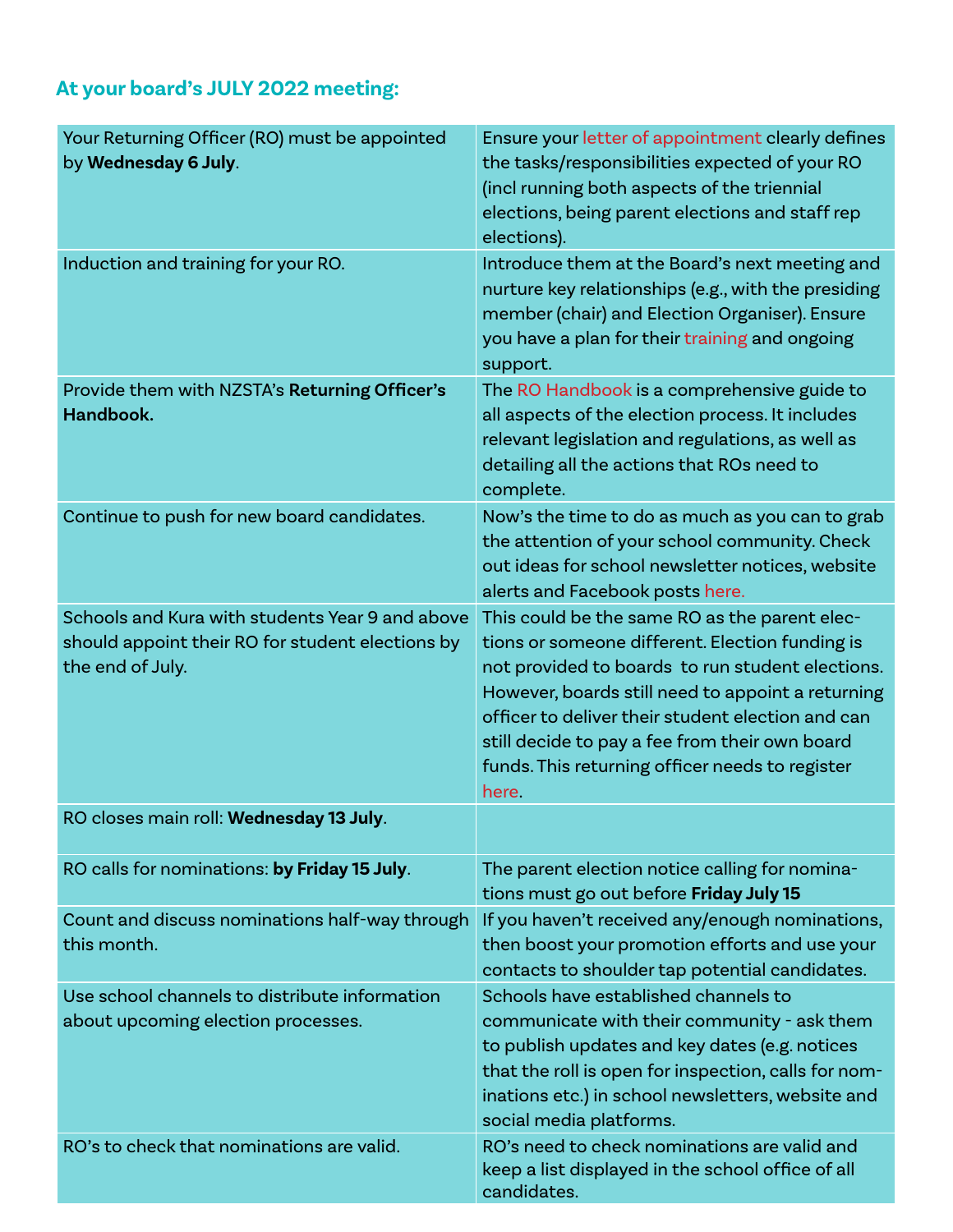## **In summary, the most important things for boards in July:**

- **• Appoint your RO** and register them on the [school board elections website.](https://www.schoolboardelections.org.nz/) Introduce your RO to your board and ensure they have access to training and support. There's a number of actions they need to complete this month.
- **• Call for nominations** (don't forget to include staff representatives!) and do an extra promo boost if your nominations are low.
- If you're concerned you don't have enough nominations, get in touch with NZSTA now.
- NZSTA is running a nationwide 'Nominate Campaign' from July to August. However, your school should also campaign for candidates in your area. You can access campaign resources and messages [here](https://www.schoolboardelections.org.nz/board-resources/promoting-the-elections/promotional-material/).
- Interested candidates can find out further information on our website [here,](https://www.schoolboardelections.org.nz/becoming-a-board-member/) and our [Guide](https://www.schoolboardelections.org.nz/assets/05fbf6dda2/Community-member-guide-to-the-role-of-the-board-of-trustees_Sept-2020-v2.pdf) for community members on the role of school boards.

#### **NOTE – nominations close on Wednesday 31 August**.

NZSTA is always here to help – we have a dedicated team of advisors who can help you with all aspects of your election planning - take a look at the [school board elections website](https://www.schoolboardelections.org.nz/) or get in touch for information and advice: [electionsadvice@nzsta.org.nz](mailto:electionsadvice%40nzsta.org.nz?subject=)

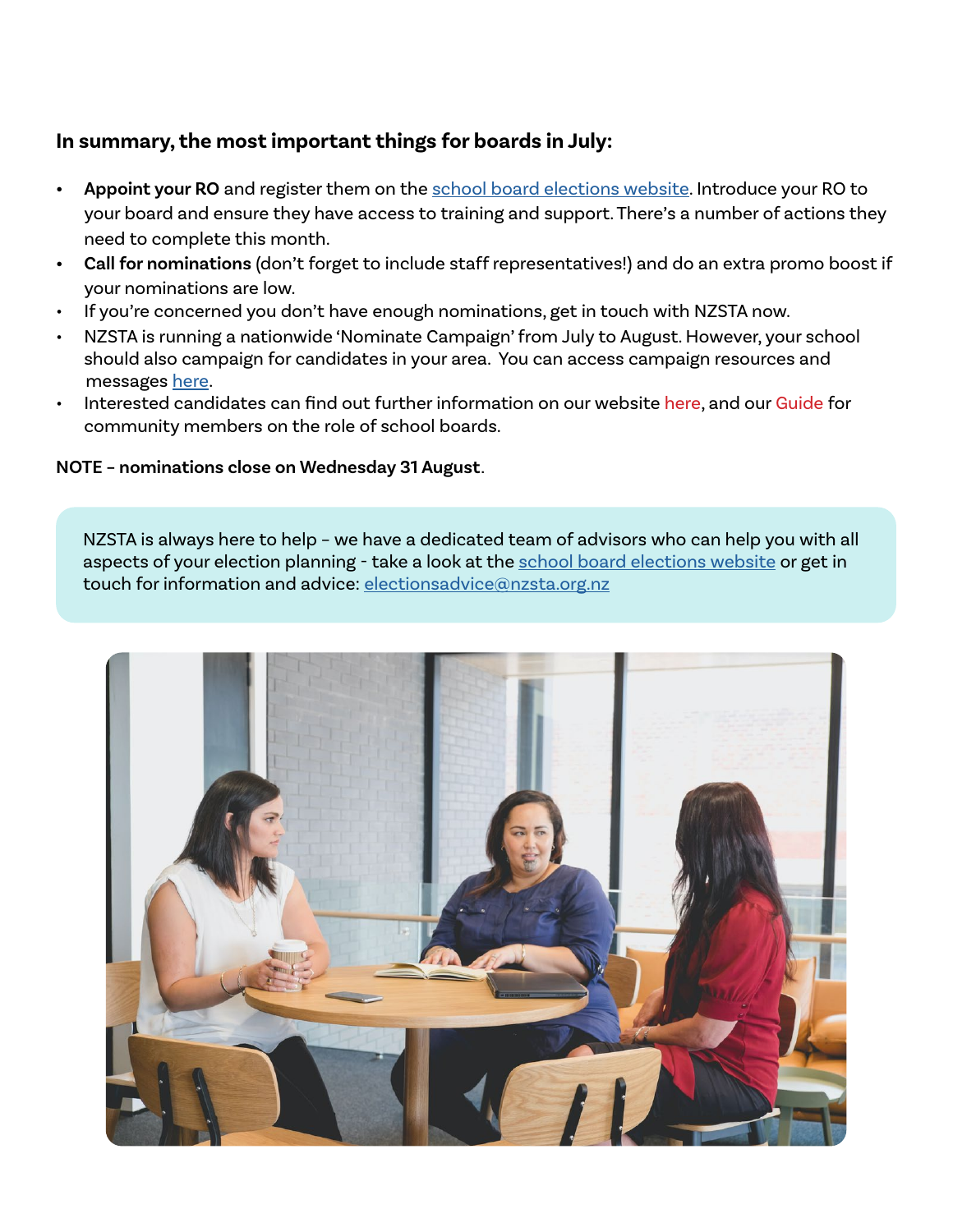# **At your board's AUGUST 2022 meeting:**

| RO issues voting papers by Wednesday 10 Au-<br>gust.                                                         | If you did not receive enough nominations to<br>fill all the positions available, then these posi-<br>tions become casual vacancies which will need<br>to be filled by a selection process or by holding<br>a by-election. For help, get in touch with NZSTA<br>now: electionsadvice@nzsta.org.nz. |
|--------------------------------------------------------------------------------------------------------------|----------------------------------------------------------------------------------------------------------------------------------------------------------------------------------------------------------------------------------------------------------------------------------------------------|
| Voting papers must be issued by Wednesday 10<br>August.                                                      | If the board receives the same number of, or less,<br>nominations as there are vacant positions, then<br>these nominees are duly elected and take office<br>7 days later.<br>The election is now over and the RO can declare<br>the results to the board.                                          |
| Update all your board's relevant governance<br>documentation and develop/review your board<br>member manual. |                                                                                                                                                                                                                                                                                                    |
| Plan your board's induction programme for new<br>board members.                                              | For resources to assist with this check out the<br>succession planning section of the school board<br>elections website                                                                                                                                                                            |
| Student elections commence                                                                                   | For schools and Kura with students Year 9 and<br>above, an RO for Student elections must be<br>appointed by Monday 22 August. It is<br>recommended that the main roll is closed on<br>Monday 29 August and nominations close on<br>Wednesday 31 August.                                            |

### **In summary, the most important things for boards this month:**

- **• Close nominations** if you don't have enough to fill your positions, get in touch with the team at NZSTA.
- **• Update your board's governance documentation and board member manual**  they are key resources to help new members understand their role and make a successful contribution to your board.
- Review your **induction programme** for new board members.

NZSTA is always here to help – we have a dedicated team of advisors who can help you with all aspects of your election planning - take a look at the [school board elections website](https://www.schoolboardelections.org.nz/) or get in touch for information and advice: [electionsadvice@nzsta.org.nz](mailto:electionsadvice%40nzsta.org.nz?subject=)